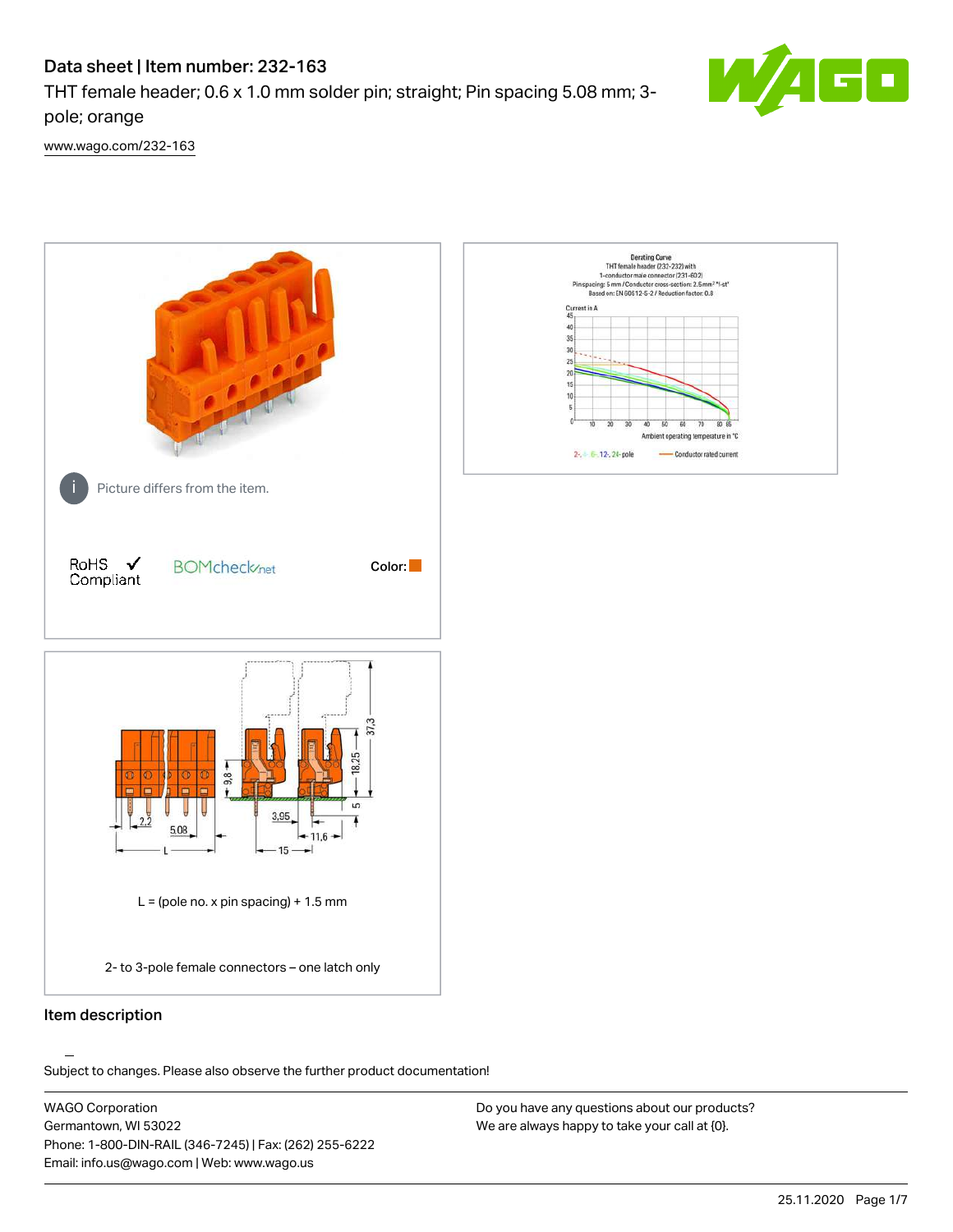## Data sheet | Item number: 232-163

[www.wago.com/232-163](http://www.wago.com/232-163)



- $\blacksquare$ Horizontal or vertical PCB mounting via straight or angled solder pins
- $\blacksquare$ For board-to-board and board-to-wire connections
- Touch-proof PCB outputs  $\blacksquare$
- П Easy-to-identify PCB inputs and outputs
- П With coding fingers

#### Safety information 1:

The MCS - MULTI CONNECTION SYSTEM includes connectors without breaking capacity in accordance with DIN EN 61984. When used as intended, these connectors must not be connected/disconnected when live or under load. The circuit design should ensure header pins, which can be touched, are not live when unmated.

# Data

# Electrical data

## Ratings per IEC/EN 60664-1

| Ratings per                 | IEC/EN 60664-1                                                       |
|-----------------------------|----------------------------------------------------------------------|
| Rated voltage (III / 3)     | 320 V                                                                |
| Rated surge voltage (III/3) | 4 <sub>k</sub> V                                                     |
| Rated voltage (III/2)       | 320 V                                                                |
| Rated surge voltage (III/2) | 4 <sub>k</sub> V                                                     |
| Nominal voltage (II/2)      | 630 V                                                                |
| Rated surge voltage (II/2)  | 4 <sub>k</sub> V                                                     |
| Rated current               | 12A                                                                  |
| Legend (ratings)            | (III / 2) $\triangleq$ Overvoltage category III / Pollution degree 2 |

## Ratings per UL 1059

| Approvals per                  | UL 1059 |
|--------------------------------|---------|
| Rated voltage UL (Use Group B) | 300 V   |
| Rated current UL (Use Group B) | 15 A    |
| Rated voltage UL (Use Group D) | 300 V   |
| Rated current UL (Use Group D) | 10 A    |

## Ratings per UL 1977

| Rated voltage UL 1977    | coo V       |
|--------------------------|-------------|
| Current UL 1977<br>Rated | ، ت<br>____ |

Subject to changes. Please also observe the further product documentation!

WAGO Corporation Germantown, WI 53022 Phone: 1-800-DIN-RAIL (346-7245) | Fax: (262) 255-6222 Email: info.us@wago.com | Web: www.wago.us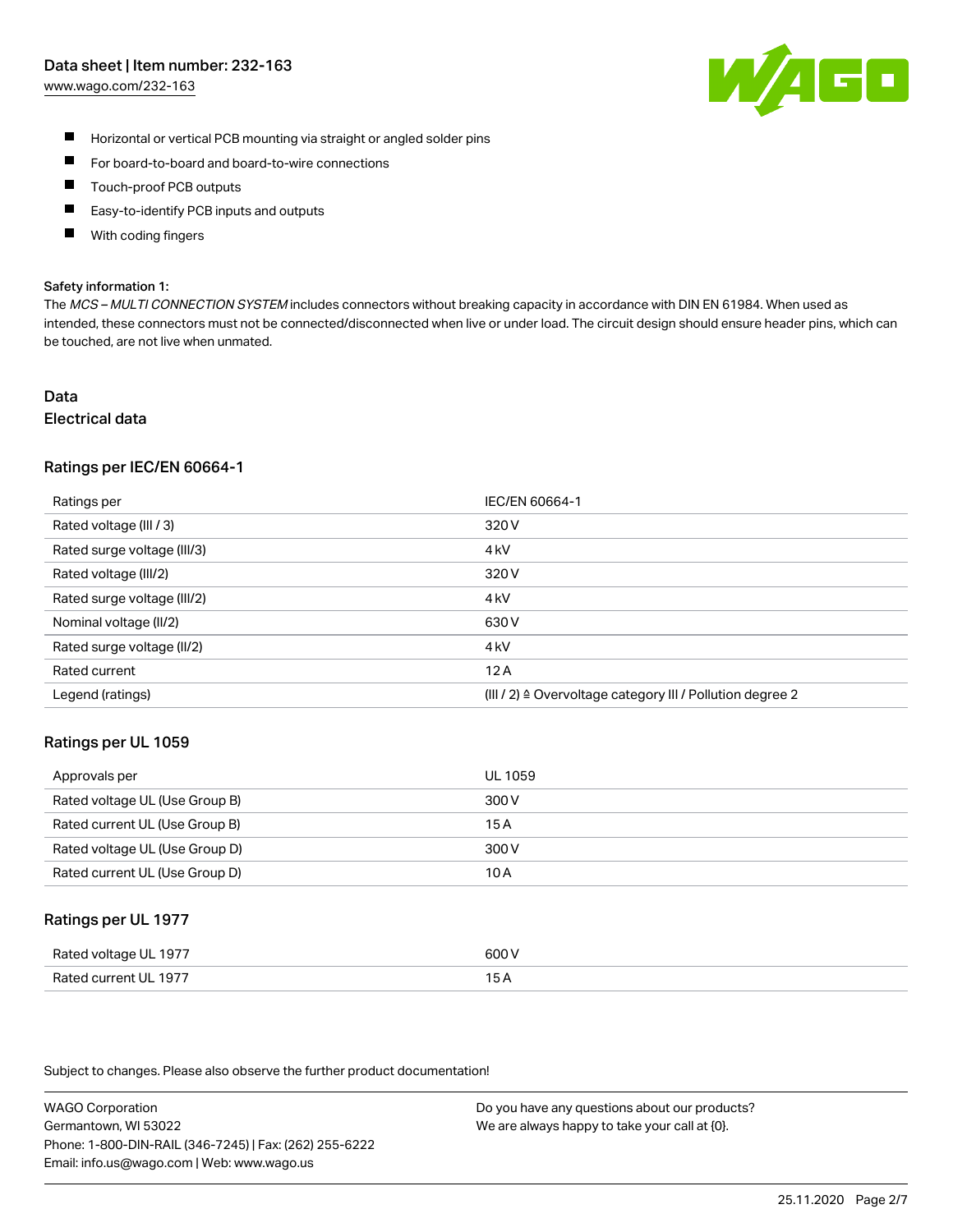

# Ratings per CSA

| Approvals per                   | CSA   |
|---------------------------------|-------|
| Rated voltage CSA (Use Group B) | 300 V |
| Rated current CSA (Use Group B) | 15 A  |
| Rated voltage CSA (Use Group D) | 300 V |
| Rated current CSA (Use Group D) | 10 A  |

# Connection data

| Pole No.                          |  |
|-----------------------------------|--|
| Total number of connection points |  |
| Total number of potentials        |  |
| Number of connection types        |  |
| Number of levels                  |  |

# Physical data

| Pin spacing                          | 5.08 mm / 0.2 inch         |
|--------------------------------------|----------------------------|
| Width                                | 16.74 mm / 0.659 inch      |
| Height                               | 23.25 mm / 0.915 inch      |
| Height from the surface              | 18.25 mm / 0.719 inch      |
| Depth                                | 11.6 mm / 0.457 inch       |
| Solder pin length                    | $5 \,\mathrm{mm}$          |
| Solder pin dimensions                | $0.6 \times 1$ mm          |
| Drilled hole diameter with tolerance | $1.3$ <sup>(+0.1)</sup> mm |

# Plug-in connection

| Contact type (pluggable connector) | Female connector/socket |
|------------------------------------|-------------------------|
| Connector (connection type)        | for PCB                 |
| Mismating protection               | No                      |
| Mating direction to the PCB        | 90 °                    |

# PCB contact

| PCB contact                         | тнт                                        |
|-------------------------------------|--------------------------------------------|
| Solder pin arrangement              | over the entire female connector (in-line) |
| Number of solder pins per potential |                                            |

Subject to changes. Please also observe the further product documentation! Material Data

| WAGO Corporation                                       | Do you have any questions about our products? |
|--------------------------------------------------------|-----------------------------------------------|
| Germantown, WI 53022                                   | We are always happy to take your call at {0}. |
| Phone: 1-800-DIN-RAIL (346-7245)   Fax: (262) 255-6222 |                                               |
| Email: info.us@wago.com   Web: www.wago.us             |                                               |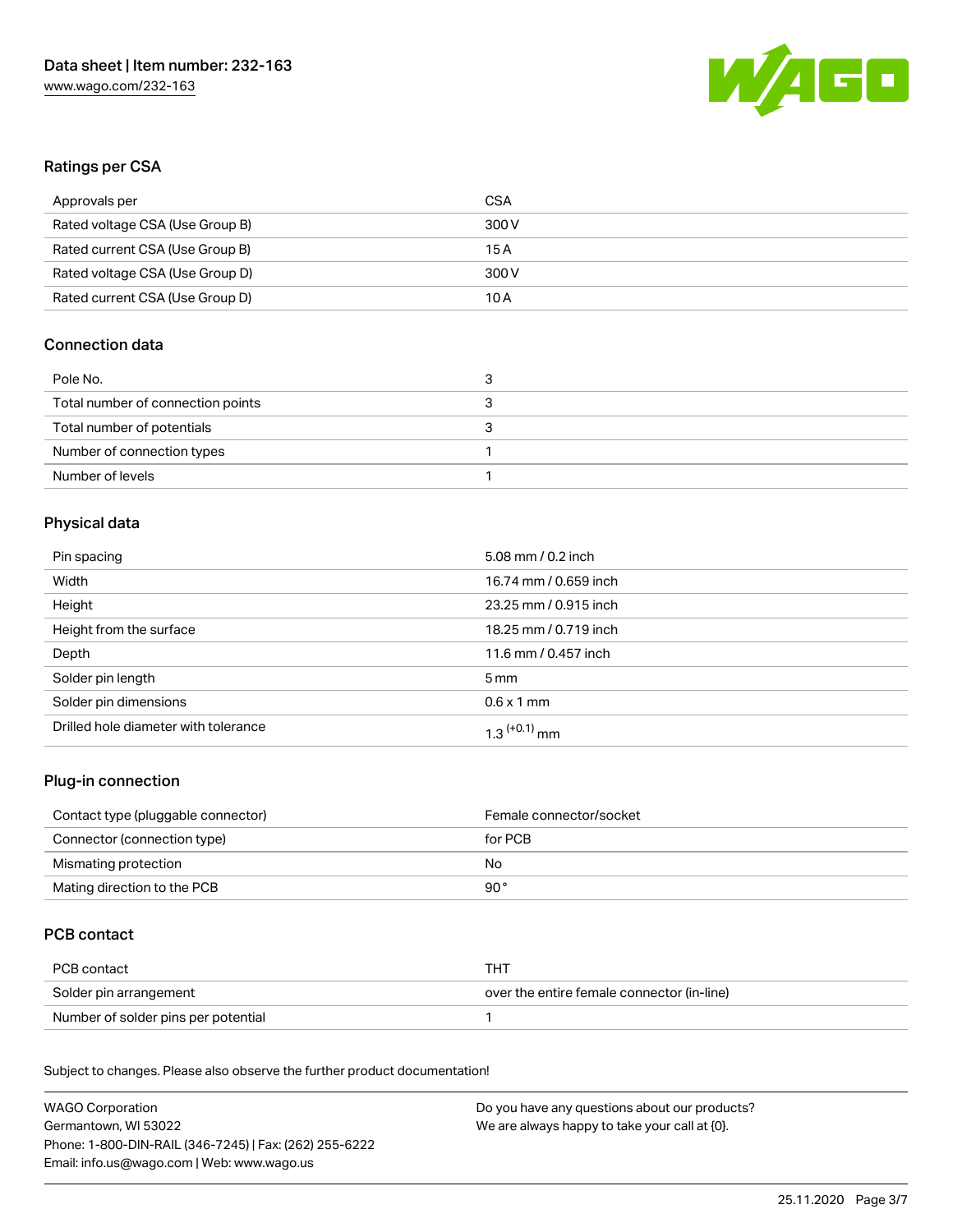

# Material Data

| Color                       | orange           |
|-----------------------------|------------------|
| Material group              |                  |
| Insulation material         | Polyamide (PA66) |
| Flammability class per UL94 | V <sub>0</sub>   |
| Contact material            | Copper alloy     |
| Contact plating             | tin-plated       |
| Fire load                   | 0.047 MJ         |
| Weight                      | 2.7 <sub>g</sub> |

# Environmental Requirements

| Limit temperature range | $+85 °C$<br>-60 |  |
|-------------------------|-----------------|--|
|-------------------------|-----------------|--|

# Commercial data

| Product Group         | 3 (Multi Conn. System) |
|-----------------------|------------------------|
| Packaging type        | <b>BOX</b>             |
| Country of origin     | DE                     |
| <b>GTIN</b>           | 4044918578684          |
| Customs tariff number | 85366990990            |

## Approvals / Certificates

### Country specific Approvals

| Logo                        | Approval                                     | <b>Additional Approval Text</b> | Certificate<br>name |
|-----------------------------|----------------------------------------------|---------------------------------|---------------------|
|                             | CВ<br>DEKRA Certification B.V.               | IEC 61984                       | NL-39756            |
| <b>VEMA</b><br><b>INEUR</b> | <b>KEMA/KEUR</b><br>DEKRA Certification B.V. | EN 61984                        | 2190761.01          |

#### Ship Approvals

|                                                                            |                             |                                 | Certificate   |  |
|----------------------------------------------------------------------------|-----------------------------|---------------------------------|---------------|--|
| Logo                                                                       | Approval                    | <b>Additional Approval Text</b> | name          |  |
| ABS.                                                                       | <b>ABS</b>                  | -                               | $19 -$        |  |
|                                                                            | American Bureau of Shipping |                                 | HG15869876-   |  |
|                                                                            |                             |                                 | <b>PDA</b>    |  |
|                                                                            | LR                          | IEC 61984                       | 96/20035 (E5) |  |
| Subject to changes. Please also observe the further product documentation! |                             |                                 |               |  |

| <b>WAGO Corporation</b>                                | Do you have any questions about our products? |
|--------------------------------------------------------|-----------------------------------------------|
| Germantown, WI 53022                                   | We are always happy to take your call at {0}. |
| Phone: 1-800-DIN-RAIL (346-7245)   Fax: (262) 255-6222 |                                               |
| Email: info.us@wago.com   Web: www.wago.us             |                                               |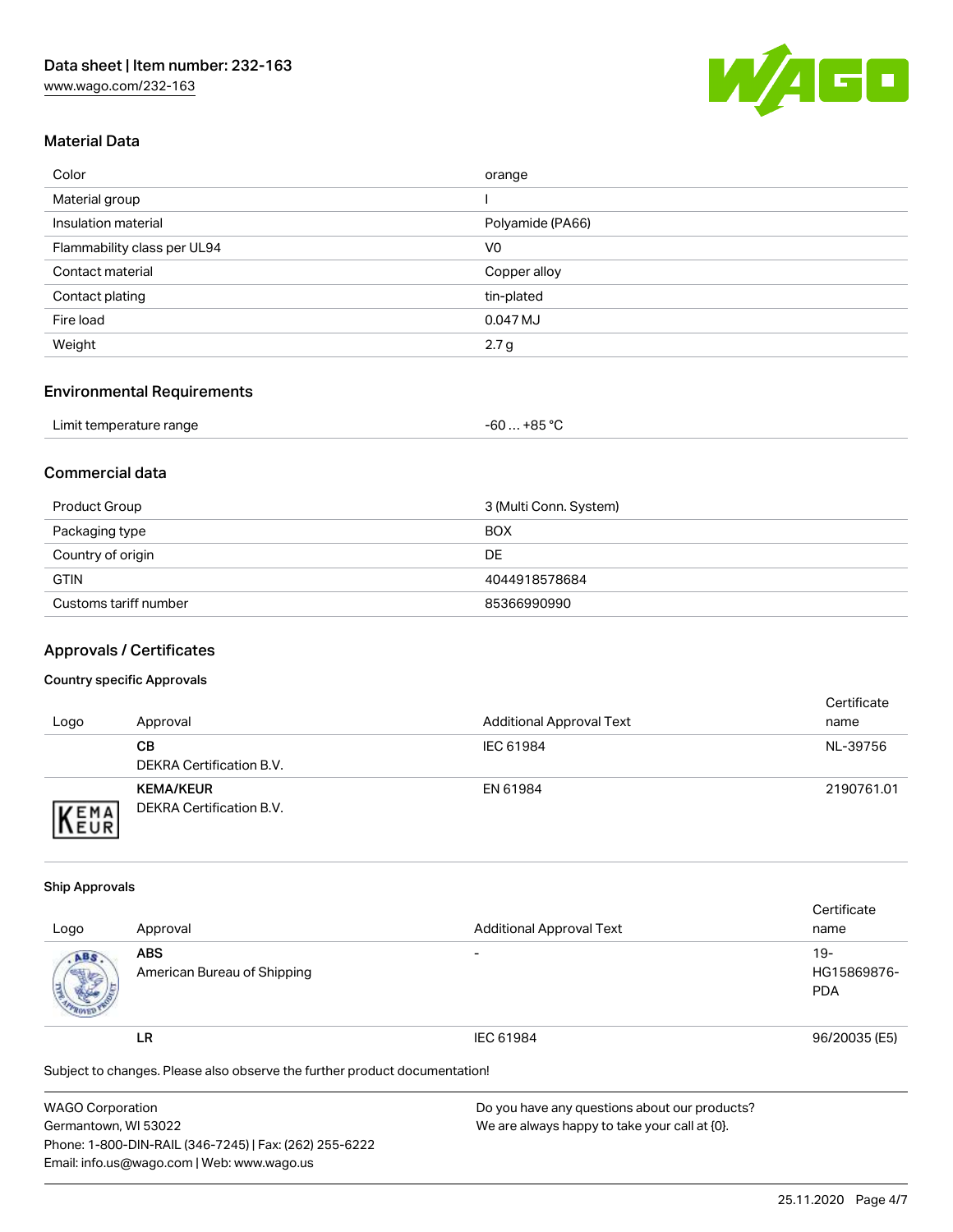

Lloyds Register

#### UL-Approvals

| Logo     | Approval                       | <b>Additional Approval Text</b> | Certificate<br>name |
|----------|--------------------------------|---------------------------------|---------------------|
|          | UL                             | <b>UL 1977</b>                  | E45171              |
| D        | UL International Germany GmbH  |                                 |                     |
|          | <b>UR</b>                      | <b>UL 1059</b>                  | E45172              |
| <b>P</b> | Underwriters Laboratories Inc. |                                 | sec. 18             |

# Counterpart

| <b>BARRE</b> | Item no.231-633<br>1-conductor male connector; 2.5 mm <sup>2</sup> ; Pin spacing 5.08 mm; 3-pole; 2,50 mm <sup>2</sup> ; orange                             | www.wago.com/231-633             |
|--------------|-------------------------------------------------------------------------------------------------------------------------------------------------------------|----------------------------------|
| COLLEGE      | Item no.231-633/019-000<br>1-conductor male connector; clamping collar; 2.5 mm <sup>2</sup> ; Pin spacing 5.08 mm; 3-pole; 2,50 mm <sup>2</sup> ;<br>orange | www.wago.com/231-633/019-<br>000 |

## Compatible products

| check                             |                                                                                                                            |             |               |                      |  |
|-----------------------------------|----------------------------------------------------------------------------------------------------------------------------|-------------|---------------|----------------------|--|
| $\tilde{L}$                       | Item no.: 231-661<br>Test plugs for female connectors; for 5 mm and 5.08 mm pin spacing; 2,50 mm <sup>2</sup> ; light gray |             |               | www.wago.com/231-661 |  |
| <b>Downloads</b><br>Documentation |                                                                                                                            |             |               |                      |  |
| <b>Additional Information</b>     |                                                                                                                            |             |               |                      |  |
| Technical explanations            |                                                                                                                            | Apr 3, 2019 | pdf<br>3.6 MB | Download             |  |

# CAD files

#### CAD data

Subject to changes. Please also observe the further product documentation!

WAGO Corporation Germantown, WI 53022 Phone: 1-800-DIN-RAIL (346-7245) | Fax: (262) 255-6222 Email: info.us@wago.com | Web: www.wago.us Do you have any questions about our products? We are always happy to take your call at {0}.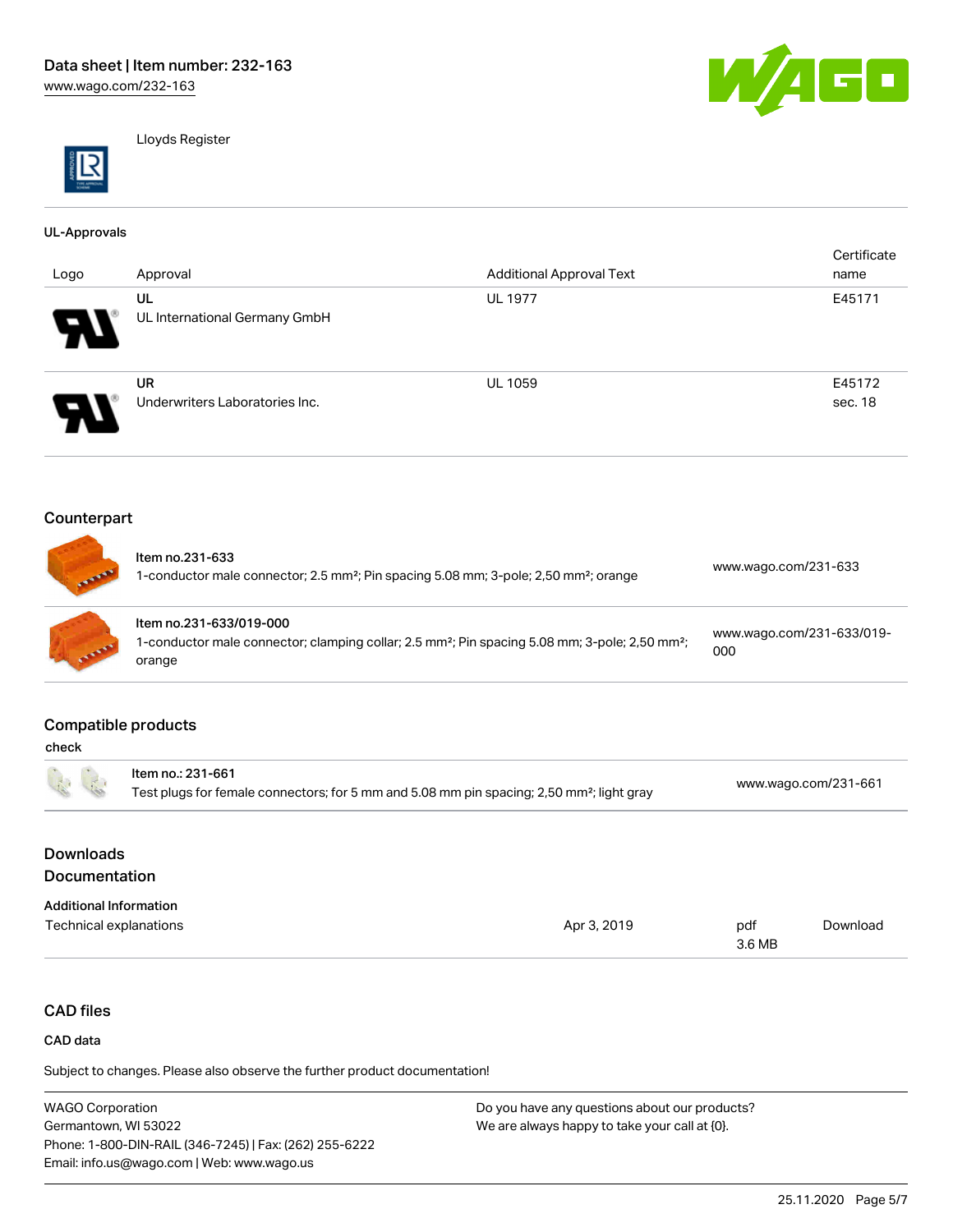# Data sheet | Item number: 232-163

[www.wago.com/232-163](http://www.wago.com/232-163)



|                   | 2D/3D Models 232-163                                                                                                                                                   | URL        | Download |
|-------------------|------------------------------------------------------------------------------------------------------------------------------------------------------------------------|------------|----------|
| <b>CAE</b> data   |                                                                                                                                                                        |            |          |
|                   | EPLAN Data Portal 232-163                                                                                                                                              | <b>URL</b> | Download |
|                   | ZUKEN Portal 232-163                                                                                                                                                   | <b>URL</b> | Download |
| <b>PCB Design</b> |                                                                                                                                                                        |            |          |
|                   | Symbol and Footprint 232-163                                                                                                                                           | <b>URL</b> | Download |
|                   | CAx data for your PCB design, consisting of "schematic symbols and PCB footprints",<br>allow easy integration of the WAGO component into your development environment. |            |          |
|                   | Supported formats:                                                                                                                                                     |            |          |
| ш                 | Accel EDA 14 & 15                                                                                                                                                      |            |          |
| ш                 | Altium 6 to current version                                                                                                                                            |            |          |
| ш                 | Cadence Allegro                                                                                                                                                        |            |          |
| ш                 | DesignSpark                                                                                                                                                            |            |          |
| П                 | Eagle Libraries                                                                                                                                                        |            |          |
| ш                 | <b>KiCad</b>                                                                                                                                                           |            |          |
| H.                | Mentor Graphics BoardStation                                                                                                                                           |            |          |
| ш                 | Mentor Graphics Design Architect                                                                                                                                       |            |          |
| ш                 | Mentor Graphics Design Expedition 99 and 2000                                                                                                                          |            |          |
| П                 | OrCAD 9.X PCB and Capture                                                                                                                                              |            |          |
| ш                 | PADS PowerPCB 3, 3.5, 4.X, and 5.X                                                                                                                                     |            |          |
| ш                 | PADS PowerPCB and PowerLogic 3.0                                                                                                                                       |            |          |
| Ш                 | PCAD 2000, 2001, 2002, 2004, and 2006                                                                                                                                  |            |          |
| H                 | Pulsonix 8.5 or newer                                                                                                                                                  |            |          |
|                   | <b>STL</b>                                                                                                                                                             |            |          |
|                   | 3D STEP                                                                                                                                                                |            |          |
| H                 | <b>TARGET 3001!</b>                                                                                                                                                    |            |          |
|                   | View Logic ViewDraw                                                                                                                                                    |            |          |
| п                 | Quadcept                                                                                                                                                               |            |          |
| ш                 | Zuken CadStar 3 and 4                                                                                                                                                  |            |          |
| П                 | Zuken CR-5000 and CR-8000                                                                                                                                              |            |          |

Subject to changes. Please also observe the further product documentation!

WAGO Corporation Germantown, WI 53022 Phone: 1-800-DIN-RAIL (346-7245) | Fax: (262) 255-6222 Email: info.us@wago.com | Web: www.wago.us